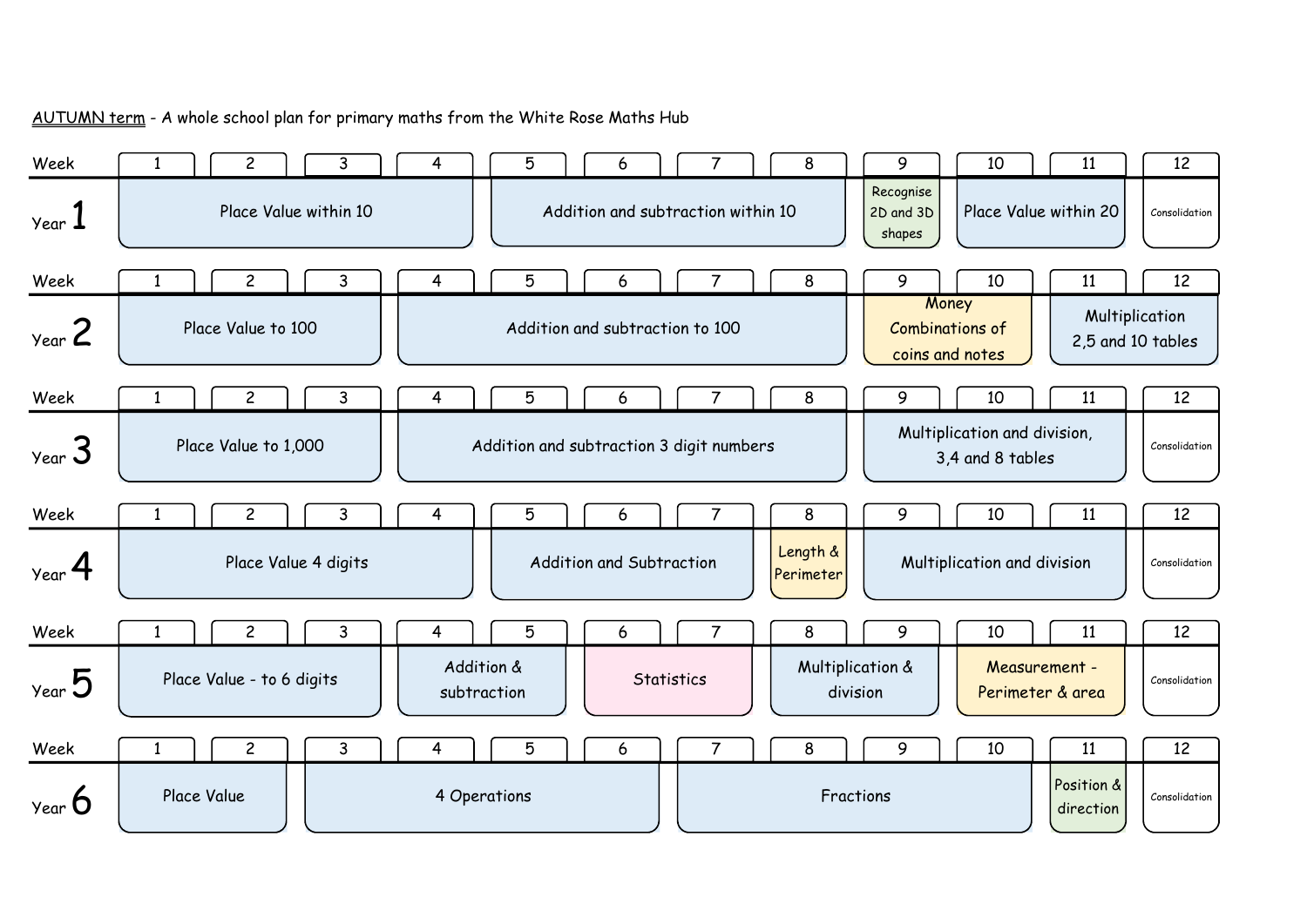| Week                        | $\mathbf{2}$                         | 3<br>4                             | 5 | 6                                                |                | 8                                     |        | 9         | 10       | 11                                    | 12            |
|-----------------------------|--------------------------------------|------------------------------------|---|--------------------------------------------------|----------------|---------------------------------------|--------|-----------|----------|---------------------------------------|---------------|
| $\gamma$ ear $\blacksquare$ |                                      | Addition and subtraction within 20 |   | Place value within 50<br>Multiples of 2,5 and 10 |                | Measure units of<br>length and height |        |           |          | Measure units of<br>mass and capacity | Consolidation |
| Week                        | $\overline{c}$                       | 3<br>4                             | 5 | 6                                                |                | 8                                     |        | 9         | 10       | 11                                    | 12            |
| $y_{ear}$ 2                 | <b>Division</b><br>2,5 and 10 tables | Statistics                         |   | Properties of shape                              |                |                                       |        | Fractions |          | Length &<br>height                    | Consolidation |
| Week                        | $\overline{c}$                       | 3<br>4                             | 5 | 6                                                |                | 8                                     |        | 9         | 10       | 11                                    | 12            |
| $y_{ear}$ 3                 | Multiplication and division          | Money                              |   | Statistics                                       |                | Measurement<br>Length & perimeter     |        |           |          | Fractions                             | Consolidation |
| Week                        | $\overline{c}$                       | 3<br>4                             | 5 | 6                                                |                | 8                                     |        | 9         | 10       | 11                                    | 12            |
| $y_{ear}$ 4                 | Multiplication and division          | Area                               |   | Fractions                                        |                |                                       |        |           | Decimals |                                       | Consolidation |
| Week                        | $\overline{c}$                       | 3<br>4                             | 5 | 6                                                |                | 8                                     |        | 9         | 10       | 11                                    | 12            |
| $\gamma_{\text{ear}}$ 5     | Multiplication and division          |                                    |   | Fractions                                        |                |                                       |        |           |          | Decimals and<br>percentages           | Consolidation |
| Week                        | $\mathbf{2}$                         | 3<br>4                             | 5 | 6                                                | $\overline{7}$ | 8                                     |        | 9         | 10       | 11                                    | 12            |
| $Year$ $O$                  | Decimals                             | Percentages                        |   | Algebra                                          | Time           | Perimeter area &                      | volume |           |          | Ratio                                 | Consolidation |

SPRING term - A whole school plan for primary maths from the White Rose Maths Hub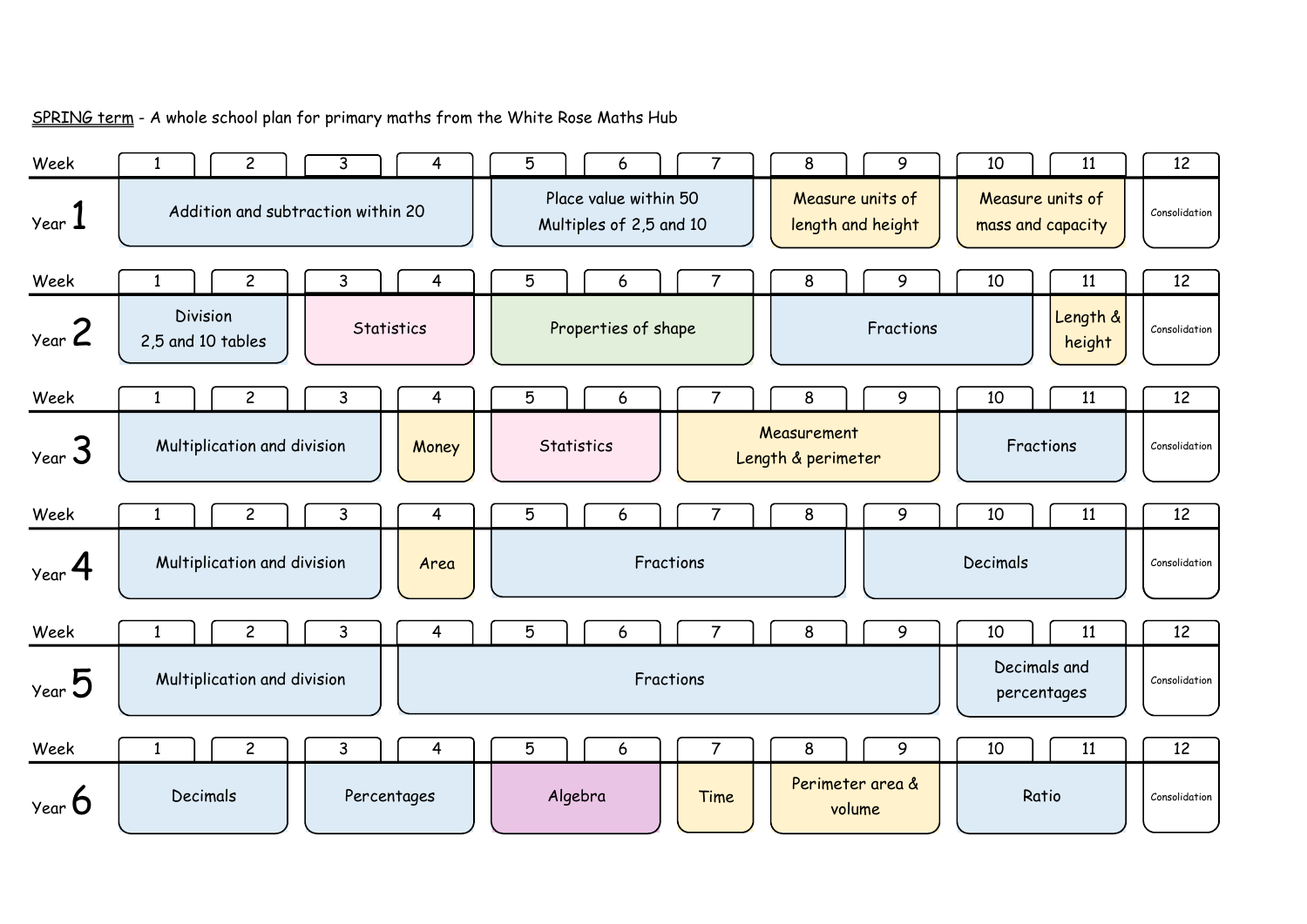| Week               | 2                               | 3            | 4               | 5                   | 6                   | 7                    |     | 8                            | 9                               | 10                              | 11                                                                        | 12             |
|--------------------|---------------------------------|--------------|-----------------|---------------------|---------------------|----------------------|-----|------------------------------|---------------------------------|---------------------------------|---------------------------------------------------------------------------|----------------|
| Year J             | Multiplication and division     |              | Fractions       | halves and quarters | Movement<br>turns   | Place Value within   | 100 |                              | Money<br>coins and<br>notes     |                                 | Time<br>Sequence events, on hour and<br>half hour, days/weeks /<br>months | Consolidation  |
| Week               | $\overline{c}$                  | 3            | 4               | 5                   | 6                   |                      |     | 8                            | 9                               | 10                              | 11                                                                        | 12             |
| $y_{ear}$ 2        | <b>Position &amp; Direction</b> |              |                 | Problem solving     |                     | Time                 |     |                              | Mass, Capacity &<br>Temperature |                                 |                                                                           | Investigations |
| Week               | $\overline{c}$                  | 3            | 4               | 5                   | 6                   |                      |     | 8                            | 9                               | 10                              | 11                                                                        | 12             |
| $y_{ear}$ 3        | Fractions                       |              |                 | Time                |                     | Properties of shapes |     |                              |                                 | Measurement,<br>Mass & Capacity |                                                                           | Consolidation  |
| Week               | $\overline{c}$                  | 3            | 4               | 5                   | 6                   | $\overline{7}$       |     | 8                            | 9                               | 10                              | 11                                                                        | 12             |
| $_{\text{Year}}$ 4 | Decimals                        | Money        |                 | Time                | <b>Statistics</b>   |                      |     |                              | Properties of shape             |                                 | Position<br>and<br>direction                                              | Consolidation  |
| Week               | $\overline{c}$                  | 3            | $\overline{4}$  | 5                   | 6                   | $\overline{7}$       |     | 8                            | 9                               | 10                              | 11                                                                        | 12             |
| $v_{\text{ear}}$ 5 |                                 | Decimals     | UO.             |                     | Properties of shape |                      |     | Position<br>and<br>direction | Measurement<br>converting units |                                 | Volume                                                                    | Consolidation  |
| Week               | $\overline{c}$                  | $\mathsf{3}$ | 4               | 5                   | 6                   | 7                    |     | 8                            | 9                               | 10                              | 11                                                                        | 12             |
| $Year$ $\bullet$   | Properties of shape             |              | Problem Solving |                     | Statistics          |                      |     |                              | Investigations                  |                                 |                                                                           | Consolidation  |

SUMMER term - A whole school plan for primary maths from the White Rose Maths Hub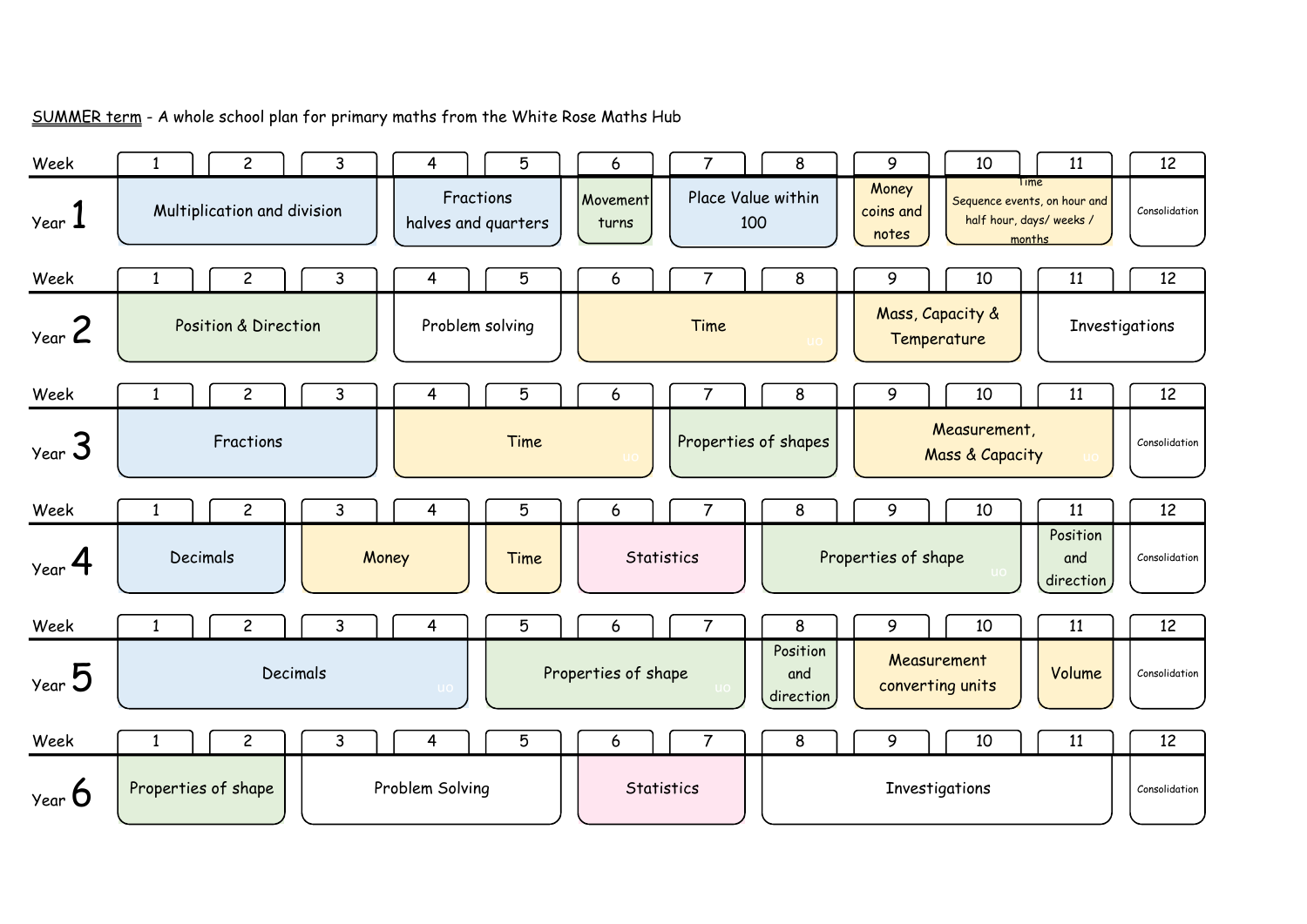## Year 1 Autumn

|                        |                                    |                                               | 10<br>11                 | <b>1</b><br>ᅩ                                                    |
|------------------------|------------------------------------|-----------------------------------------------|--------------------------|------------------------------------------------------------------|
| Number and place value | Addition and subtraction           | Geometry                                      | Number and place value   |                                                                  |
| Place Value within 10  | Addition and subtraction within 10 | Shape<br>Recognise<br>$2D$ and $3D$<br>shapes | Place Value within<br>20 | <u>ō</u> .<br>$\frac{1}{2}$<br>$\cdot$ $-$<br>–<br>SO<br>~<br>ပိ |

Year 1 Spring



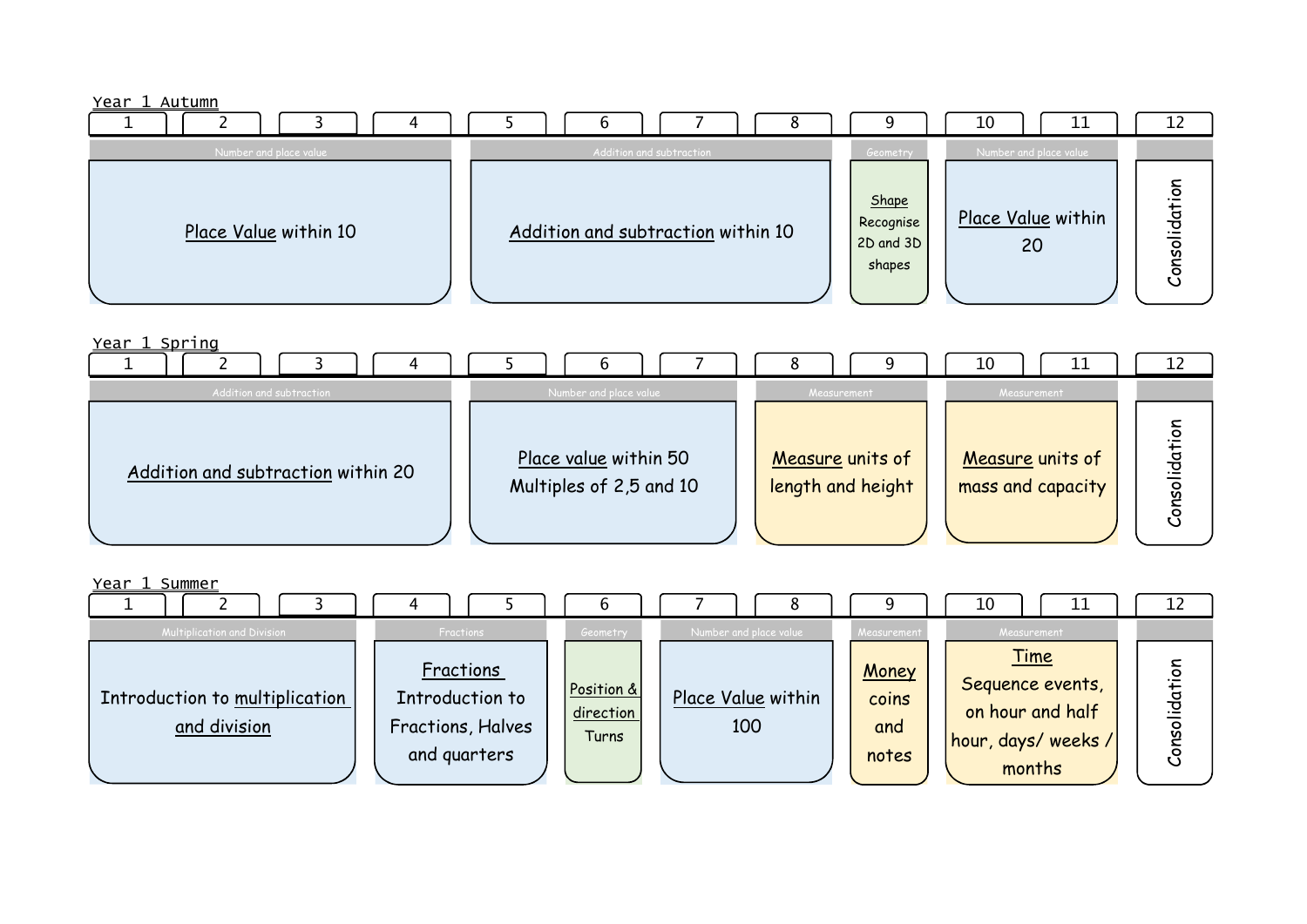## Year 2 Autumn

|                        |                          | 10<br><u> 11</u><br>12                   |
|------------------------|--------------------------|------------------------------------------|
| Number and place value | Addition and subtraction | Multiplication & division<br>Measurement |
|                        | Add and subtract         | Money - Recognise                        |
|                        | 2 digit and ones,        | £ and p                                  |
| Place Value to 100     | 2 digit and tens         | <b>Multiplication</b><br>Use different   |
|                        | 2 digit and 2 digit,     | 2, 5 and 10 tables<br>combinations of    |
|                        | 3 single digit numbers   | coins                                    |



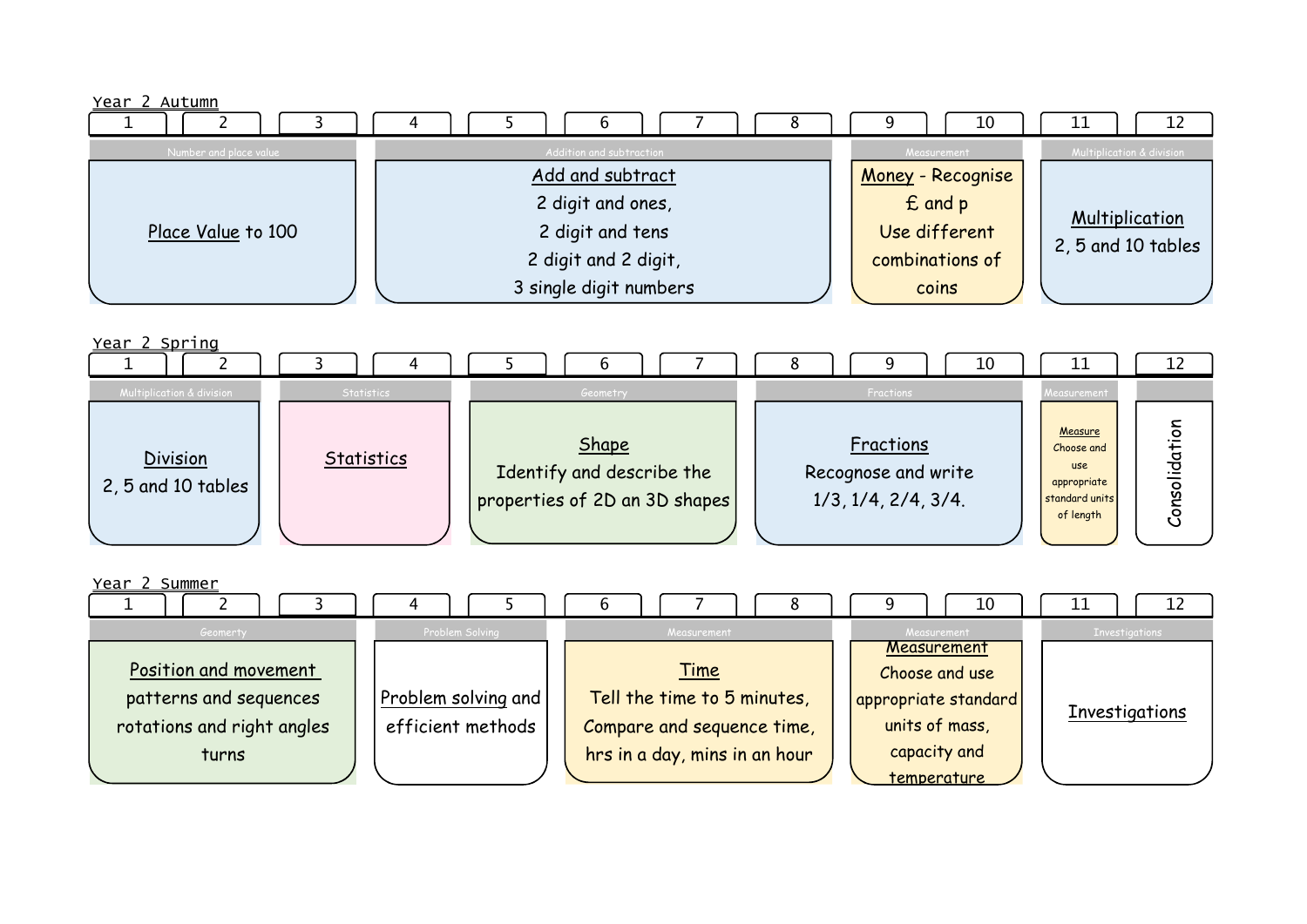Year 3 Autumn

|                        | O                          | 10<br>ᆂᆂ                           | ᅩᄼ        |
|------------------------|----------------------------|------------------------------------|-----------|
| Number and place value | Addition and subtraction   | Multiplication and division        |           |
|                        | Add and subtract mentally, |                                    |           |
|                        | 3 digit and ones,          |                                    | <u>ه.</u> |
| Place Value to 1,000   | 3 digit and tens,          | <b>Multiplication and division</b> | idat      |
|                        | 3 digit and hundreds,      | facts for 3,4 and 8 tables         | O<br>w    |
|                        | Formal methods             |                                    | o<br>ပ    |

Year 3 Spring



| Year 3 Summer              |                              |                     | ΊO<br>ᆠᅶ                  | ∸∸                                 |
|----------------------------|------------------------------|---------------------|---------------------------|------------------------------------|
| Fractions                  | Measurement                  | Geometry            | Measurement               |                                    |
| Fractions                  | Time to the minute,          | Shape               |                           |                                    |
| equivalence and compare    | Roman numerals, 12 and 24 hr | Identify angles and | Measurement               | c<br>$\overline{\phantom{0}}$<br>d |
| fractions,                 | clock                        | lines,              | Add and subtract Mass and | ᠊ᠣ<br>c                            |
| Add and subtract same      |                              | Draw 2D and make    | capacity units            | w<br>c                             |
| denominator within a whole | duration of events           | 3D shapes           |                           |                                    |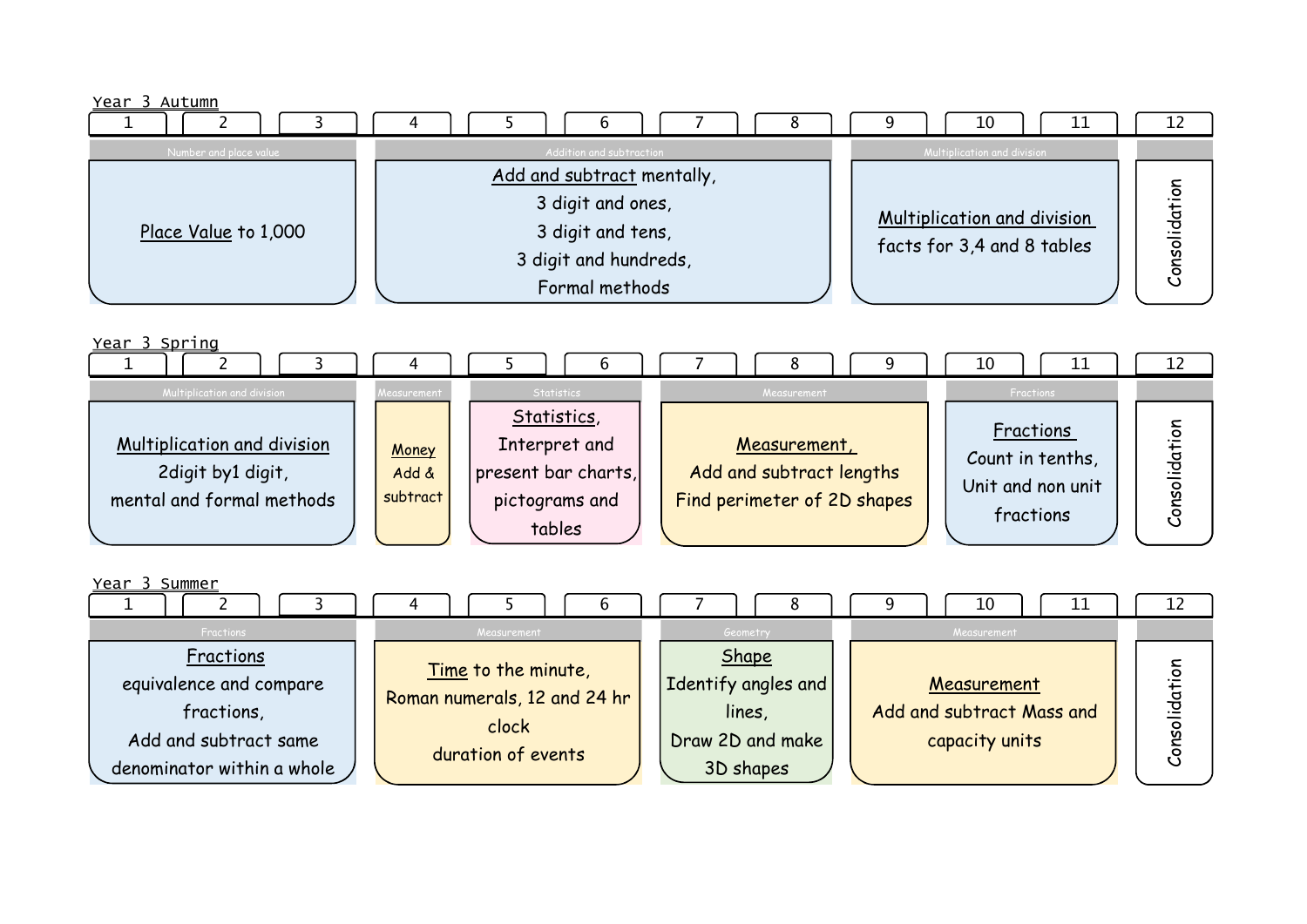## Year 4 Autumn

| ____                   |                           |                                         | 10<br>ᆂᆂ                     | ᅩ                |
|------------------------|---------------------------|-----------------------------------------|------------------------------|------------------|
| Number and place value | Addition and subtraction  | Measurement                             | Multiplication and division  |                  |
|                        |                           |                                         | Multiplication and division, | ㅎ                |
|                        | Addition and subtraction  | $\circ$<br>৯৷                           | tables to $12 \times 12$ ,   | . —              |
| Place Value - 4 digits | 4 digits using mental and | $\overline{\phantom{0}}$<br>$\cdot$ $-$ | multiply and divide by 1,    | idati<br>$\circ$ |
|                        | formal methods            | 크.<br>Per                               | multiply by 0,               | Ŵ                |
|                        |                           |                                         | multiply together 3 numbers  | ပိ               |



| Year 4 Summer                                                                         |                                                            |                                                                                      | O                                                            | 10                                                                                                        | 12                                                                                                                                                  |  |
|---------------------------------------------------------------------------------------|------------------------------------------------------------|--------------------------------------------------------------------------------------|--------------------------------------------------------------|-----------------------------------------------------------------------------------------------------------|-----------------------------------------------------------------------------------------------------------------------------------------------------|--|
| Decimals<br>Decimals<br>Round decimals to<br>1dp,<br>recognise $1/4$ , $1/2$<br>& 3/4 | Measurement<br>Money<br>Estimate, calculate<br>and compare | Measurement<br><u>Time,</u><br>convert<br>hr to<br>min,<br>12 to 24<br><sub>hr</sub> | Statistics<br>Statistics,<br>discrete and<br>continuous data | Geometry<br>Properties of shape,<br>Identify and compare angles,<br>classify shapes,<br>lines of symmetry | Geometry<br>direction<br>ò<br>ត្ត<br>._<br>idat<br>$\overline{6}$<br>$\frac{1}{\overline{a}}$<br>৺ত<br>transl<br>$\circ$<br>Position<br>w<br>O<br>ر |  |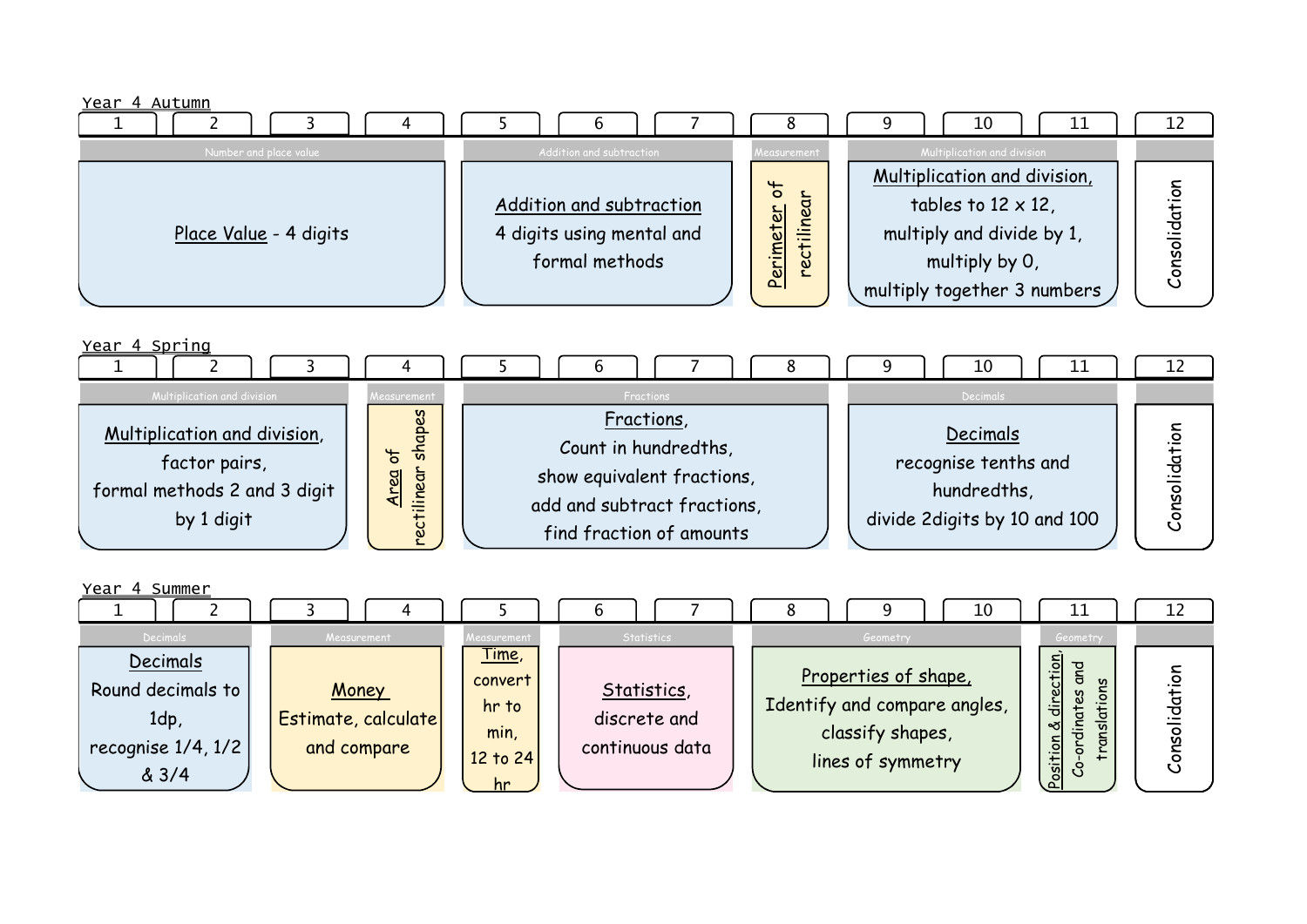



| divide 4 digit by 1 digit |  |
|---------------------------|--|
|                           |  |

| Year 5 Summer                                                                                                       |                                                                                                                      |                                                            | 10<br>ᅩᅩ                                                                                                    | ᅩ᠘                                 |
|---------------------------------------------------------------------------------------------------------------------|----------------------------------------------------------------------------------------------------------------------|------------------------------------------------------------|-------------------------------------------------------------------------------------------------------------|------------------------------------|
| Decimals                                                                                                            | Geometry                                                                                                             | Geometry                                                   | Measurement<br>Measurement                                                                                  |                                    |
| Decimals<br>multiply and divide numbers by 10, 100 &<br>1,000<br>Use 4 operations to solve measurement<br>problenms | Properties of shapes and angles<br>degress in straight line and about<br>a circle,<br>regular and irregular polygons | Position &<br>movement<br>reflection<br>and<br>translation | Measurement,<br>ŧ<br><u>rem</u><br>converting units<br>volume<br>imperial<br>$\frac{1}{20}$<br>measurements | $\circ$<br>뮹<br>$\circ$<br>w<br>ပိ |